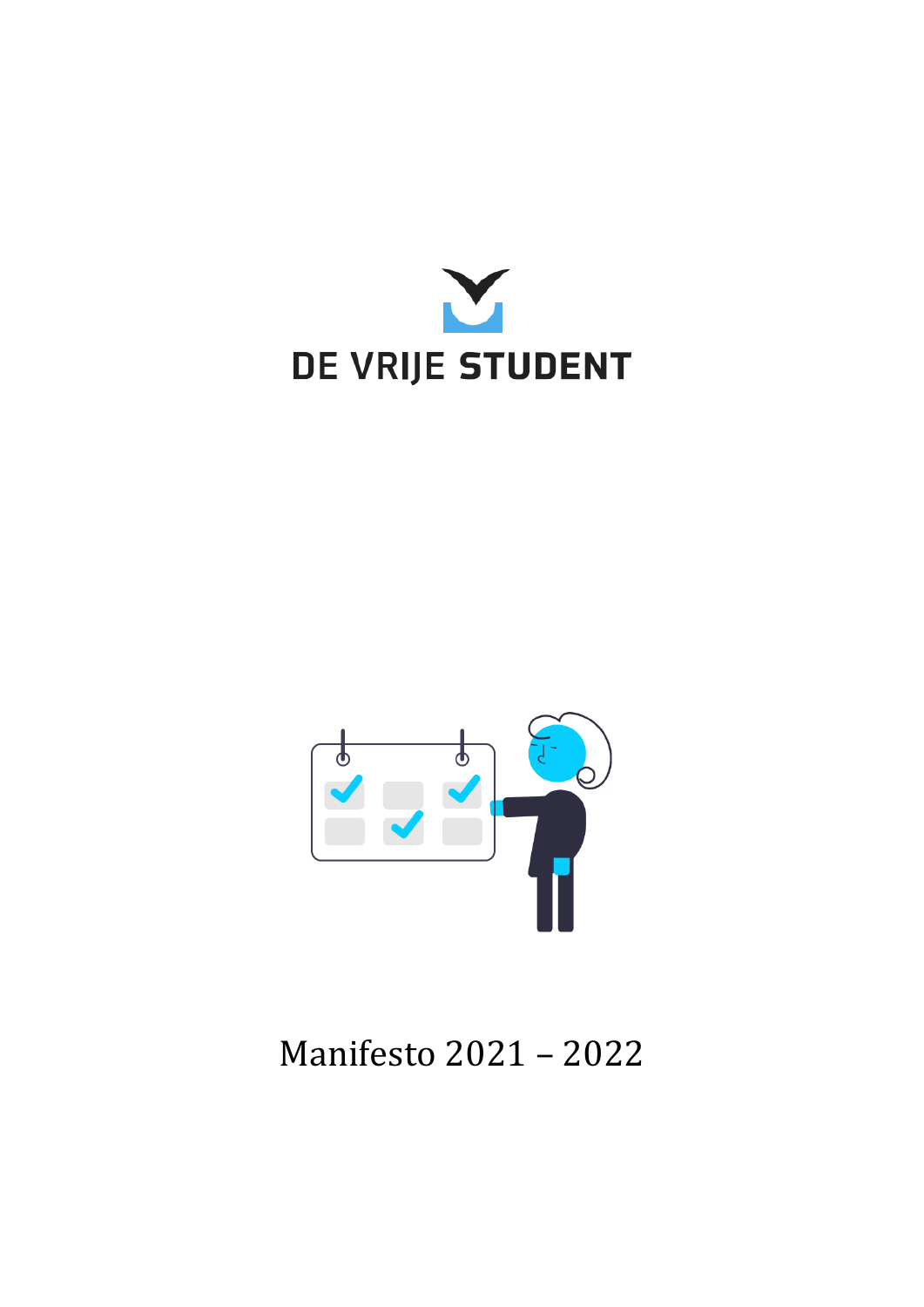# Foreword

Dear fellow students,

This year, Independent Student will once again enthusiastically present its election program. We are once again committed to a free, responsible and student-oriented university. This way everyone can choose how they organize their student life.

We have had a very special year and for the time being it is not going to be normal. However, this does not mean that we cannot look ahead to the usual situation and how it can be improved.

We explain in this election manifesto what our plans are. We wish you a lot of reading pleasure and hope to receive your vote in May.

Sincerely,

The Independent Student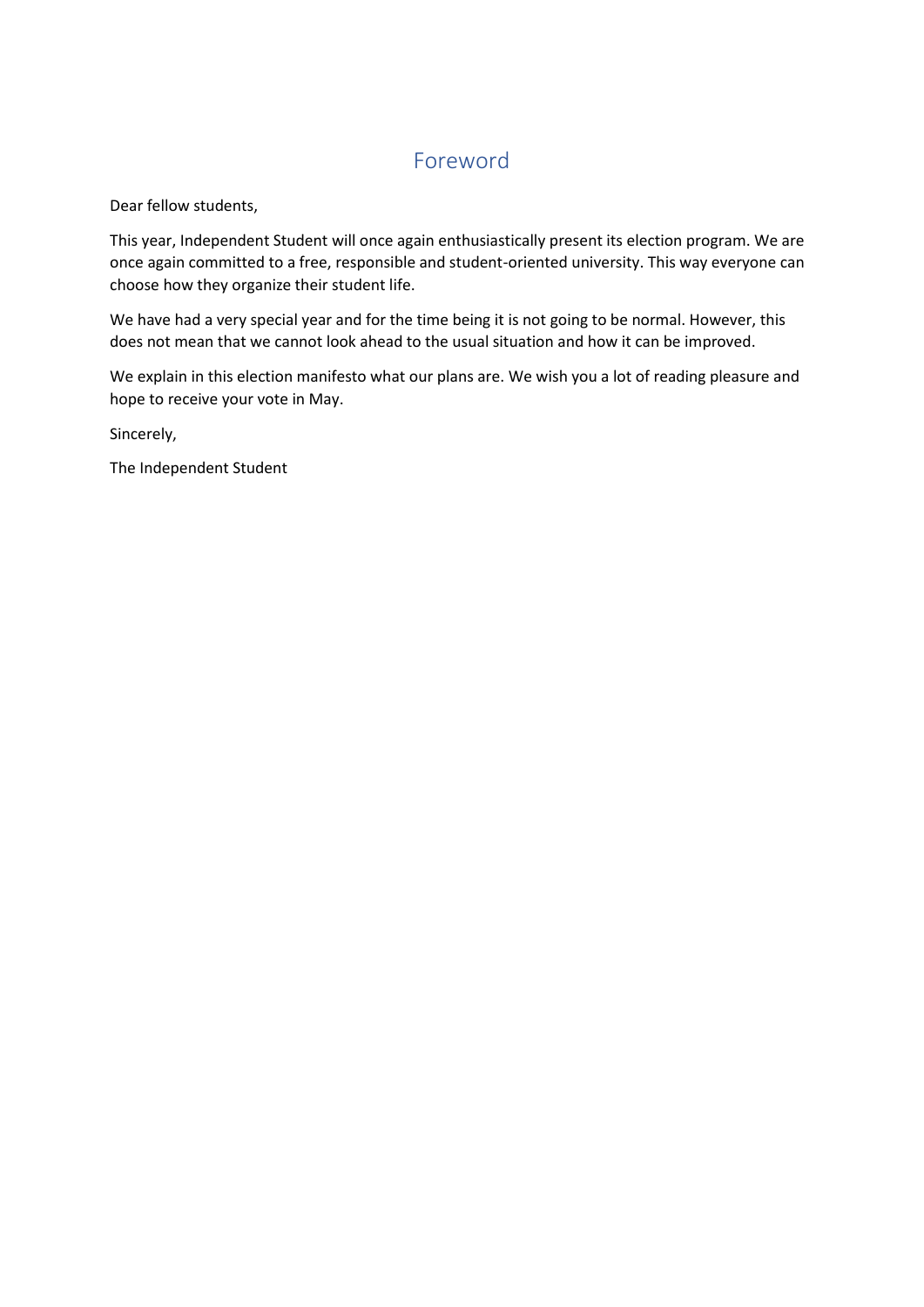# Toc

[Foreword](https://www.translatoruser.net/bvsandbox.aspx?&from=nl&to=en&csId=8e9844b9-23a0-4a61-8589-f0413136304d&usId=3fb7a523-44da-4d56-a368-a69e724a6671&bvrpx=true&bvrpp=&dt=2021%2F3%2F9%2017%3A59#_Toc64667820)

#### [Chapter 1. Student-oriented University](https://www.translatoruser.net/bvsandbox.aspx?&from=nl&to=en&csId=8e9844b9-23a0-4a61-8589-f0413136304d&usId=3fb7a523-44da-4d56-a368-a69e724a6671&bvrpx=true&bvrpp=&dt=2021%2F3%2F9%2017%3A59#_Toc64667821)

- [§1. Flexibility](https://www.translatoruser.net/bvsandbox.aspx?&from=nl&to=en&csId=8e9844b9-23a0-4a61-8589-f0413136304d&usId=3fb7a523-44da-4d56-a368-a69e724a6671&bvrpx=true&bvrpp=&dt=2021%2F3%2F9%2017%3A59#_Toc64667822)
	- [§1.1 Abolition of attendance obligation](https://www.translatoruser.net/bvsandbox.aspx?&from=nl&to=en&csId=8e9844b9-23a0-4a61-8589-f0413136304d&usId=3fb7a523-44da-4d56-a368-a69e724a6671&bvrpx=true&bvrpp=&dt=2021%2F3%2F9%2017%3A59#_Toc64667823)
	- [§1.2 Abolition of homework obligation](https://www.translatoruser.net/bvsandbox.aspx?&from=nl&to=en&csId=8e9844b9-23a0-4a61-8589-f0413136304d&usId=3fb7a523-44da-4d56-a368-a69e724a6671&bvrpx=true&bvrpp=&dt=2021%2F3%2F9%2017%3A59#_Toc64667824)
	- [§1.3 No maximum](https://www.translatoruser.net/bvsandbox.aspx?&from=nl&to=en&csId=8e9844b9-23a0-4a61-8589-f0413136304d&usId=3fb7a523-44da-4d56-a368-a69e724a6671&bvrpx=true&bvrpp=&dt=2021%2F3%2F9%2017%3A59#_Toc64667825) study duration
	- [§1.4 Flex studying](https://www.translatoruser.net/bvsandbox.aspx?&from=nl&to=en&csId=8e9844b9-23a0-4a61-8589-f0413136304d&usId=3fb7a523-44da-4d56-a368-a69e724a6671&bvrpx=true&bvrpp=&dt=2021%2F3%2F9%2017%3A59#_Toc64667826)
- [§2 Innovation](https://www.translatoruser.net/bvsandbox.aspx?&from=nl&to=en&csId=8e9844b9-23a0-4a61-8589-f0413136304d&usId=3fb7a523-44da-4d56-a368-a69e724a6671&bvrpx=true&bvrpp=&dt=2021%2F3%2F9%2017%3A59#_Toc64667827)
	- [§2.1 Recordings of lectures](https://www.translatoruser.net/bvsandbox.aspx?&from=nl&to=en&csId=8e9844b9-23a0-4a61-8589-f0413136304d&usId=3fb7a523-44da-4d56-a368-a69e724a6671&bvrpx=true&bvrpp=&dt=2021%2F3%2F9%2017%3A59#_Toc64667828)
	- [§2.2 Better digital platform](https://www.translatoruser.net/bvsandbox.aspx?&from=nl&to=en&csId=8e9844b9-23a0-4a61-8589-f0413136304d&usId=3fb7a523-44da-4d56-a368-a69e724a6671&bvrpx=true&bvrpp=&dt=2021%2F3%2F9%2017%3A59#_Toc64667829)
	- [§2.3 Other Innovation](https://www.translatoruser.net/bvsandbox.aspx?&from=nl&to=en&csId=8e9844b9-23a0-4a61-8589-f0413136304d&usId=3fb7a523-44da-4d56-a368-a69e724a6671&bvrpx=true&bvrpp=&dt=2021%2F3%2F9%2017%3A59#_Toc64667830)

#### [§3 Clarity](https://www.translatoruser.net/bvsandbox.aspx?&from=nl&to=en&csId=8e9844b9-23a0-4a61-8589-f0413136304d&usId=3fb7a523-44da-4d56-a368-a69e724a6671&bvrpx=true&bvrpp=&dt=2021%2F3%2F9%2017%3A59#_Toc64667831)

- [§3.1 Overview of Auxiliary Organs](https://www.translatoruser.net/bvsandbox.aspx?&from=nl&to=en&csId=8e9844b9-23a0-4a61-8589-f0413136304d&usId=3fb7a523-44da-4d56-a368-a69e724a6671&bvrpx=true&bvrpp=&dt=2021%2F3%2F9%2017%3A59#_Toc64667832)
- [§3.2 Insight into Participation Bodies](https://www.translatoruser.net/bvsandbox.aspx?&from=nl&to=en&csId=8e9844b9-23a0-4a61-8589-f0413136304d&usId=3fb7a523-44da-4d56-a368-a69e724a6671&bvrpx=true&bvrpp=&dt=2021%2F3%2F9%2017%3A59#_Toc64667833)
- [§3.3 Transparency of Governance](https://www.translatoruser.net/bvsandbox.aspx?&from=nl&to=en&csId=8e9844b9-23a0-4a61-8589-f0413136304d&usId=3fb7a523-44da-4d56-a368-a69e724a6671&bvrpx=true&bvrpp=&dt=2021%2F3%2F9%2017%3A59#_Toc64667834)
- [§3.4 Clarity on Sustainability](https://www.translatoruser.net/bvsandbox.aspx?&from=nl&to=en&csId=8e9844b9-23a0-4a61-8589-f0413136304d&usId=3fb7a523-44da-4d56-a368-a69e724a6671&bvrpx=true&bvrpp=&dt=2021%2F3%2F9%2017%3A59#_Toc64667835)
- [§4. Further student focus](https://www.translatoruser.net/bvsandbox.aspx?&from=nl&to=en&csId=8e9844b9-23a0-4a61-8589-f0413136304d&usId=3fb7a523-44da-4d56-a368-a69e724a6671&bvrpx=true&bvrpp=&dt=2021%2F3%2F9%2017%3A59#_Toc64667836)
	- [§4.1 More study places](https://www.translatoruser.net/bvsandbox.aspx?&from=nl&to=en&csId=8e9844b9-23a0-4a61-8589-f0413136304d&usId=3fb7a523-44da-4d56-a368-a69e724a6671&bvrpx=true&bvrpp=&dt=2021%2F3%2F9%2017%3A59#_Toc64667837)
	- [§4.2 Anonymous examination examinations](https://www.translatoruser.net/bvsandbox.aspx?&from=nl&to=en&csId=8e9844b9-23a0-4a61-8589-f0413136304d&usId=3fb7a523-44da-4d56-a368-a69e724a6671&bvrpx=true&bvrpp=&dt=2021%2F3%2F9%2017%3A59#_Toc64667838)
	- [§4.3 No exams on weekends](https://www.translatoruser.net/bvsandbox.aspx?&from=nl&to=en&csId=8e9844b9-23a0-4a61-8589-f0413136304d&usId=3fb7a523-44da-4d56-a368-a69e724a6671&bvrpx=true&bvrpp=&dt=2021%2F3%2F9%2017%3A59#_Toc64667839)
	- [§4.4 No exams between 10 and 10](https://www.translatoruser.net/bvsandbox.aspx?&from=nl&to=en&csId=8e9844b9-23a0-4a61-8589-f0413136304d&usId=3fb7a523-44da-4d56-a368-a69e724a6671&bvrpx=true&bvrpp=&dt=2021%2F3%2F9%2017%3A59#_Toc64667840)
	- [§4.5 Rights in online exams](https://www.translatoruser.net/bvsandbox.aspx?&from=nl&to=en&csId=8e9844b9-23a0-4a61-8589-f0413136304d&usId=3fb7a523-44da-4d56-a368-a69e724a6671&bvrpx=true&bvrpp=&dt=2021%2F3%2F9%2017%3A59#_Toc64667841)
	- [§4.6 More accessibility](https://www.translatoruser.net/bvsandbox.aspx?&from=nl&to=en&csId=8e9844b9-23a0-4a61-8589-f0413136304d&usId=3fb7a523-44da-4d56-a368-a69e724a6671&bvrpx=true&bvrpp=&dt=2021%2F3%2F9%2017%3A59#_Toc64667842)
	- [§4.7 Deaf interpreter on request](https://www.translatoruser.net/bvsandbox.aspx?&from=nl&to=en&csId=8e9844b9-23a0-4a61-8589-f0413136304d&usId=3fb7a523-44da-4d56-a368-a69e724a6671&bvrpx=true&bvrpp=&dt=2021%2F3%2F9%2017%3A59#_Toc64667843)

### [Chapter 2. Sustainability](https://www.translatoruser.net/bvsandbox.aspx?&from=nl&to=en&csId=8e9844b9-23a0-4a61-8589-f0413136304d&usId=3fb7a523-44da-4d56-a368-a69e724a6671&bvrpx=true&bvrpp=&dt=2021%2F3%2F9%2017%3A59#_Toc64667844)

- [§1. Paper waste](https://www.translatoruser.net/bvsandbox.aspx?&from=nl&to=en&csId=8e9844b9-23a0-4a61-8589-f0413136304d&usId=3fb7a523-44da-4d56-a368-a69e724a6671&bvrpx=true&bvrpp=&dt=2021%2F3%2F9%2017%3A59#_Toc64667845)
	- [§1.1 Preventing paper waste](https://www.translatoruser.net/bvsandbox.aspx?&from=nl&to=en&csId=8e9844b9-23a0-4a61-8589-f0413136304d&usId=3fb7a523-44da-4d56-a368-a69e724a6671&bvrpx=true&bvrpp=&dt=2021%2F3%2F9%2017%3A59#_Toc64667846)
	- [§1.2 Recycled paper in printers](https://www.translatoruser.net/bvsandbox.aspx?&from=nl&to=en&csId=8e9844b9-23a0-4a61-8589-f0413136304d&usId=3fb7a523-44da-4d56-a368-a69e724a6671&bvrpx=true&bvrpp=&dt=2021%2F3%2F9%2017%3A59#_Toc64667847)
- [§2. Reduce travel time](https://www.translatoruser.net/bvsandbox.aspx?&from=nl&to=en&csId=8e9844b9-23a0-4a61-8589-f0413136304d&usId=3fb7a523-44da-4d56-a368-a69e724a6671&bvrpx=true&bvrpp=&dt=2021%2F3%2F9%2017%3A59#_Toc64667848)
	- [§2.1 Recordings lectures](https://www.translatoruser.net/bvsandbox.aspx?&from=nl&to=en&csId=8e9844b9-23a0-4a61-8589-f0413136304d&usId=3fb7a523-44da-4d56-a368-a69e724a6671&bvrpx=true&bvrpp=&dt=2021%2F3%2F9%2017%3A59#_Toc64667849)
	- [§2.2 Guest speakers online](https://www.translatoruser.net/bvsandbox.aspx?&from=nl&to=en&csId=8e9844b9-23a0-4a61-8589-f0413136304d&usId=3fb7a523-44da-4d56-a368-a69e724a6671&bvrpx=true&bvrpp=&dt=2021%2F3%2F9%2017%3A59#_Toc64667850)
- [§3. Insulation buildings](https://www.translatoruser.net/bvsandbox.aspx?&from=nl&to=en&csId=8e9844b9-23a0-4a61-8589-f0413136304d&usId=3fb7a523-44da-4d56-a368-a69e724a6671&bvrpx=true&bvrpp=&dt=2021%2F3%2F9%2017%3A59#_Toc64667851)
- §4.  $CO<sub>2</sub>$ [-neutral new construction](https://www.translatoruser.net/bvsandbox.aspx?&from=nl&to=en&csId=8e9844b9-23a0-4a61-8589-f0413136304d&usId=3fb7a523-44da-4d56-a368-a69e724a6671&bvrpx=true&bvrpp=&dt=2021%2F3%2F9%2017%3A59#_Toc64667852)
- [§5. Green Office](https://www.translatoruser.net/bvsandbox.aspx?&from=nl&to=en&csId=8e9844b9-23a0-4a61-8589-f0413136304d&usId=3fb7a523-44da-4d56-a368-a69e724a6671&bvrpx=true&bvrpp=&dt=2021%2F3%2F9%2017%3A59#_Toc64667853)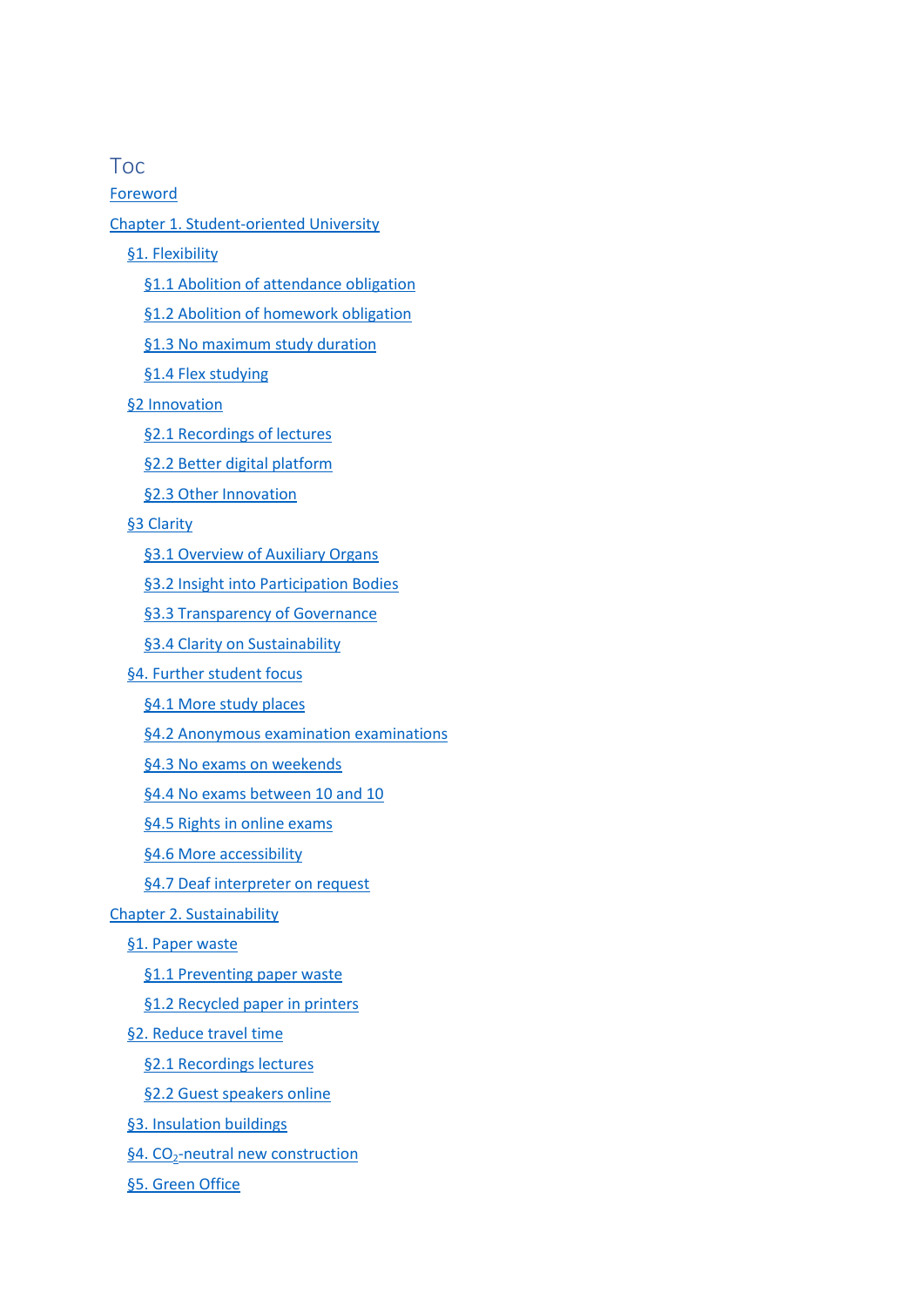[§6. 'Goodiebags' only on request](https://www.translatoruser.net/bvsandbox.aspx?&from=nl&to=en&csId=8e9844b9-23a0-4a61-8589-f0413136304d&usId=3fb7a523-44da-4d56-a368-a69e724a6671&bvrpx=true&bvrpp=&dt=2021%2F3%2F9%2017%3A59#_Toc64667854)

[§7. Discount on Coffee](https://www.translatoruser.net/bvsandbox.aspx?&from=nl&to=en&csId=8e9844b9-23a0-4a61-8589-f0413136304d&usId=3fb7a523-44da-4d56-a368-a69e724a6671&bvrpx=true&bvrpp=&dt=2021%2F3%2F9%2017%3A59#_Toc64667855)

[Chapter 3. Privacy](https://www.translatoruser.net/bvsandbox.aspx?&from=nl&to=en&csId=8e9844b9-23a0-4a61-8589-f0413136304d&usId=3fb7a523-44da-4d56-a368-a69e724a6671&bvrpx=true&bvrpp=&dt=2021%2F3%2F9%2017%3A59#_Toc64667856)

- [§1. No tracking on Blackboard](https://www.translatoruser.net/bvsandbox.aspx?&from=nl&to=en&csId=8e9844b9-23a0-4a61-8589-f0413136304d&usId=3fb7a523-44da-4d56-a368-a69e724a6671&bvrpx=true&bvrpp=&dt=2021%2F3%2F9%2017%3A59#_Toc64667857)
- [§2. Student data in public files](https://www.translatoruser.net/bvsandbox.aspx?&from=nl&to=en&csId=8e9844b9-23a0-4a61-8589-f0413136304d&usId=3fb7a523-44da-4d56-a368-a69e724a6671&bvrpx=true&bvrpp=&dt=2021%2F3%2F9%2017%3A59#_Toc64667858)
- [§3. Stop unsolicited recording](https://www.translatoruser.net/bvsandbox.aspx?&from=nl&to=en&csId=8e9844b9-23a0-4a61-8589-f0413136304d&usId=3fb7a523-44da-4d56-a368-a69e724a6671&bvrpx=true&bvrpp=&dt=2021%2F3%2F9%2017%3A59#_Toc64667859)
- [§4. Best Practices](https://www.translatoruser.net/bvsandbox.aspx?&from=nl&to=en&csId=8e9844b9-23a0-4a61-8589-f0413136304d&usId=3fb7a523-44da-4d56-a368-a69e724a6671&bvrpx=true&bvrpp=&dt=2021%2F3%2F9%2017%3A59#_Toc64667860)

[Chapter 4. Career-oriented University](https://www.translatoruser.net/bvsandbox.aspx?&from=nl&to=en&csId=8e9844b9-23a0-4a61-8589-f0413136304d&usId=3fb7a523-44da-4d56-a368-a69e724a6671&bvrpx=true&bvrpp=&dt=2021%2F3%2F9%2017%3A59#_Toc64667861)

[§1. Better information provision](https://www.translatoruser.net/bvsandbox.aspx?&from=nl&to=en&csId=8e9844b9-23a0-4a61-8589-f0413136304d&usId=3fb7a523-44da-4d56-a368-a69e724a6671&bvrpx=true&bvrpp=&dt=2021%2F3%2F9%2017%3A59#_Toc64667862)

[§2. More career events](https://www.translatoruser.net/bvsandbox.aspx?&from=nl&to=en&csId=8e9844b9-23a0-4a61-8589-f0413136304d&usId=3fb7a523-44da-4d56-a368-a69e724a6671&bvrpx=true&bvrpp=&dt=2021%2F3%2F9%2017%3A59#_Toc64667863)

[§3. University-wide career events](https://www.translatoruser.net/bvsandbox.aspx?&from=nl&to=en&csId=8e9844b9-23a0-4a61-8589-f0413136304d&usId=3fb7a523-44da-4d56-a368-a69e724a6671&bvrpx=true&bvrpp=&dt=2021%2F3%2F9%2017%3A59#_Toc64667864)

[Chapter 5. Educational quality](https://www.translatoruser.net/bvsandbox.aspx?&from=nl&to=en&csId=8e9844b9-23a0-4a61-8589-f0413136304d&usId=3fb7a523-44da-4d56-a368-a69e724a6671&bvrpx=true&bvrpp=&dt=2021%2F3%2F9%2017%3A59#_Toc64667865)

[§1. Student Assistants Training](https://www.translatoruser.net/bvsandbox.aspx?&from=nl&to=en&csId=8e9844b9-23a0-4a61-8589-f0413136304d&usId=3fb7a523-44da-4d56-a368-a69e724a6671&bvrpx=true&bvrpp=&dt=2021%2F3%2F9%2017%3A59#_Toc64667866)

[§2. Trade evaluations](https://www.translatoruser.net/bvsandbox.aspx?&from=nl&to=en&csId=8e9844b9-23a0-4a61-8589-f0413136304d&usId=3fb7a523-44da-4d56-a368-a69e724a6671&bvrpx=true&bvrpp=&dt=2021%2F3%2F9%2017%3A59#_Toc64667867)

[§3. Requirements level English teachers](https://www.translatoruser.net/bvsandbox.aspx?&from=nl&to=en&csId=8e9844b9-23a0-4a61-8589-f0413136304d&usId=3fb7a523-44da-4d56-a368-a69e724a6671&bvrpx=true&bvrpp=&dt=2021%2F3%2F9%2017%3A59#_Toc64667868)

[Chapter 6. International Policy](https://www.translatoruser.net/bvsandbox.aspx?&from=nl&to=en&csId=8e9844b9-23a0-4a61-8589-f0413136304d&usId=3fb7a523-44da-4d56-a368-a69e724a6671&bvrpx=true&bvrpp=&dt=2021%2F3%2F9%2017%3A59#_Toc64667869)

[§1. International marketing](https://www.translatoruser.net/bvsandbox.aspx?&from=nl&to=en&csId=8e9844b9-23a0-4a61-8589-f0413136304d&usId=3fb7a523-44da-4d56-a368-a69e724a6671&bvrpx=true&bvrpp=&dt=2021%2F3%2F9%2017%3A59#_Toc64667870)

[§2. Cooperation with other universities](https://www.translatoruser.net/bvsandbox.aspx?&from=nl&to=en&csId=8e9844b9-23a0-4a61-8589-f0413136304d&usId=3fb7a523-44da-4d56-a368-a69e724a6671&bvrpx=true&bvrpp=&dt=2021%2F3%2F9%2017%3A59#_Toc64667871)

[§3. Dutch courses](https://www.translatoruser.net/bvsandbox.aspx?&from=nl&to=en&csId=8e9844b9-23a0-4a61-8589-f0413136304d&usId=3fb7a523-44da-4d56-a368-a69e724a6671&bvrpx=true&bvrpp=&dt=2021%2F3%2F9%2017%3A59#_Toc64667872)

[Chapter 7. Security](https://www.translatoruser.net/bvsandbox.aspx?&from=nl&to=en&csId=8e9844b9-23a0-4a61-8589-f0413136304d&usId=3fb7a523-44da-4d56-a368-a69e724a6671&bvrpx=true&bvrpp=&dt=2021%2F3%2F9%2017%3A59#_Toc64667873)

[§1. Confidants](https://www.translatoruser.net/bvsandbox.aspx?&from=nl&to=en&csId=8e9844b9-23a0-4a61-8589-f0413136304d&usId=3fb7a523-44da-4d56-a368-a69e724a6671&bvrpx=true&bvrpp=&dt=2021%2F3%2F9%2017%3A59#_Toc64667874)

[§2. Harassment](https://www.translatoruser.net/bvsandbox.aspx?&from=nl&to=en&csId=8e9844b9-23a0-4a61-8589-f0413136304d&usId=3fb7a523-44da-4d56-a368-a69e724a6671&bvrpx=true&bvrpp=&dt=2021%2F3%2F9%2017%3A59#_Toc64667875)

[§3. Privacy](https://www.translatoruser.net/bvsandbox.aspx?&from=nl&to=en&csId=8e9844b9-23a0-4a61-8589-f0413136304d&usId=3fb7a523-44da-4d56-a368-a69e724a6671&bvrpx=true&bvrpp=&dt=2021%2F3%2F9%2017%3A59#_Toc64667876)

[§4. Fire safety](https://www.translatoruser.net/bvsandbox.aspx?&from=nl&to=en&csId=8e9844b9-23a0-4a61-8589-f0413136304d&usId=3fb7a523-44da-4d56-a368-a69e724a6671&bvrpx=true&bvrpp=&dt=2021%2F3%2F9%2017%3A59#_Toc64667877)

[Chapter 8. Student organisations](https://www.translatoruser.net/bvsandbox.aspx?&from=nl&to=en&csId=8e9844b9-23a0-4a61-8589-f0413136304d&usId=3fb7a523-44da-4d56-a368-a69e724a6671&bvrpx=true&bvrpp=&dt=2021%2F3%2F9%2017%3A59#_Toc64667878)

[§1. Accreditation of associations](https://www.translatoruser.net/bvsandbox.aspx?&from=nl&to=en&csId=8e9844b9-23a0-4a61-8589-f0413136304d&usId=3fb7a523-44da-4d56-a368-a69e724a6671&bvrpx=true&bvrpp=&dt=2021%2F3%2F9%2017%3A59#_Toc64667879)

[§2 Fund to make student organisations more sustainable](https://www.translatoruser.net/bvsandbox.aspx?&from=nl&to=en&csId=8e9844b9-23a0-4a61-8589-f0413136304d&usId=3fb7a523-44da-4d56-a368-a69e724a6671&bvrpx=true&bvrpp=&dt=2021%2F3%2F9%2017%3A59#_Toc64667880)

[Chapter 9. Student accommodation](https://www.translatoruser.net/bvsandbox.aspx?&from=nl&to=en&csId=8e9844b9-23a0-4a61-8589-f0413136304d&usId=3fb7a523-44da-4d56-a368-a69e724a6671&bvrpx=true&bvrpp=&dt=2021%2F3%2F9%2017%3A59#_Toc64667881)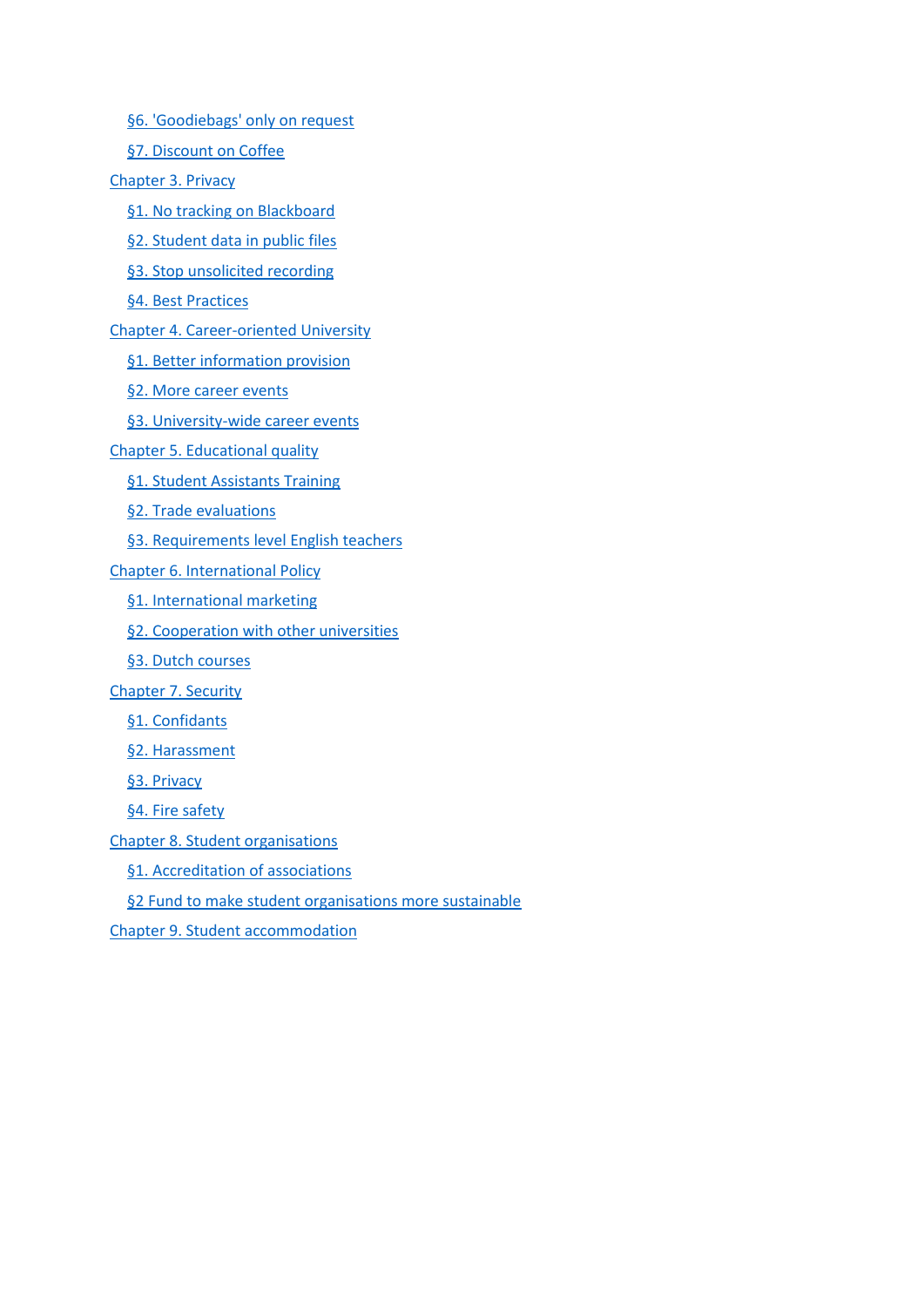# Chapter 1. Student-oriented University

Students' opinions about our university follow two clear trends. The first trend is that students are largely happy with our university: we have good lectures, it is cozy and the sober Groningen atmosphere is good. The other trend was a bit more critical: according to many of us, the policy is too focused on success rates.

Of course, success rates are also important: they ensure that our university scores high in the rankings. However, this does not mean that this should be the only thing on which the focus is placed. **The Independent Student is committed to a policy that is aimed at** *students,* **not just their grades.** This chapter explains our plans for this.

# §1. Flexibility

The university should encourage its students to develop in addition to their studies. This development can take place in many ways: by taking additional courses, by gaining experience by.m means of boards or side jobs, by building a network through associations, etc.

In addition, it is important that students learn to work independently. Many university rules hinder students in this. These rules may lead to higher success rates, but they will have to go because it is too late to become independent after your studies. The university should not patronize us, but should help students learn from their mistakes. (See also §3.1 Overview of Auxiliary Organs).

For this it is necessary that students can organize their own time themselves. **The Independent Student will therefore make education at the University of Groningen more flexible,**so that students have the freedom to develop optimally.

# §1.1 Abolition of attendance obligation

Many faculties have a duty to attend (work) colleges. The Independent Student is against this for two reasons: developing independence is important. In addition, we know that the quality of seminars increases by abolishing a duty of attendance.

### Developing independence

The idea is that you learn to work yourself in your student days and discover how you do it best. For this it is important that you decide for yourself how and when you study.

Unfortunately, this is made impossible by the obligation to be present. It may help students get their degree, but there is no room for self-employment. This lack of independence is a problem in the workplace: for most jobs, your supervisor will not check at what times you work on which task.

# **The obligation to attend should therefore be abolished so that students are given more independence.**

### Quality (work) lectures up

One of the consequences of the seminar obligation is that the quality of the lectures is low. Many students only come from obligation, with the result that many students are unprepared. The students who are prepared are often explaining the entire tutorial to fellow students, instead of going deeper into the material. As a result, the seminar adds nothing for the hardworking students.

**The obligation to attend should therefore be abolished so that students who are (voluntarily) present can simply focus on the material.**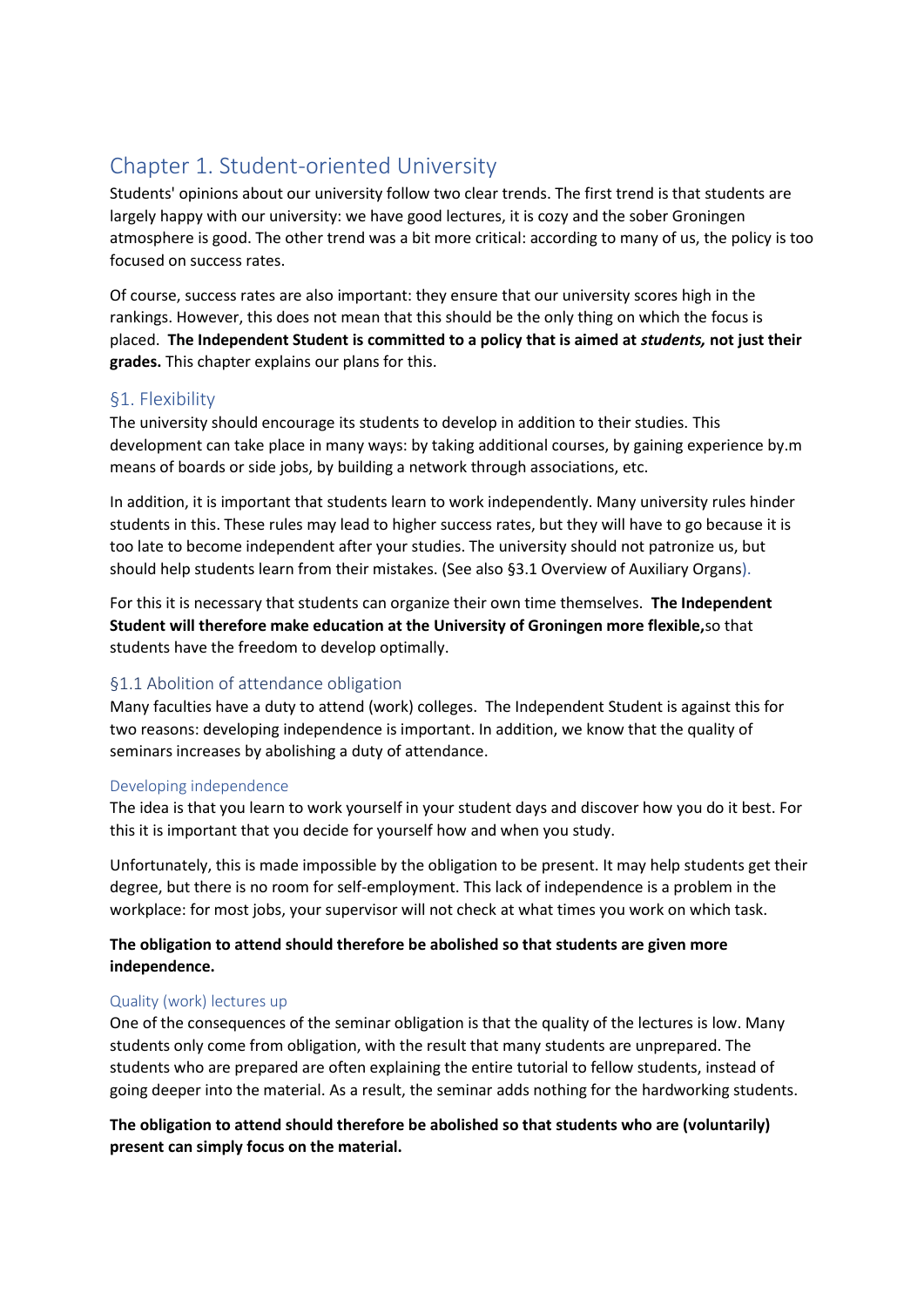### §1.2 Abolition of homework obligation

Too often homework is mandatory for obtaining a course, without it being part of your grade. This is an infringement of the ability to develop independence.

#### **This is why Independent Student wants to abolish this homework obligation.**

#### §1.3 No maximum study duration

Independent Student wants students to decide for themselves how they organize their study career. One opts for a nominal study programme of four years and the other is doing a little longer.

We believe in studying without restrictions. **That is why Independent Student is against a maximum duration of study.** Independent Student wants Groningen students not to be limited in their abilities by unnecessary rules or arbitrary measures. The Independent Student is very much in favour of free studying!

#### §1.4 Flex studying

To shape your studies yourself, 'flex studying' is crucial. Flex studying means that you can pay per course, instead of for an entire academic year. This is the only way students are really free to organize their own time. Whether they want to spend this on a board year, a part-time job or caring for sick relatives, this should be possible in advance.

The House of Representatives has now approved the introduction of flexible studying in 2023, partly thanks to the efforts of De Vrije Student. We're pretty proud of that. **We will keep up the pressure so that flex studying is introduced as soon as possible!** Together with other innovative ways of teaching, an optimal curriculum can be put together for each student, with a healthy space for all those other activities that give us student time quality.

### §2 Innovation

The world around us is changing: new techniques are being developed, studying is becoming more international and more and more things can be done digitally. **In order for the University of Groningen to keep up with its time, Independent Student advocates for educational innovation.** The plans for this are explained below.

### §2.1 Recordings of lectures

Independent Student has been committed to making lectures available online for years. This gives students the opportunity to divide their own time. It is also fairer to have lectures available online: if a student has (been) ill and has therefore missed lectures, they can still look them back. In addition, lectures do not have to be excluded when teachers are abroad.

This year we finally succeeded! We must, of course, admit that this is a bit due to the prevailing pandemic.

Of course, we hope that the consequences of the pandemic will soon disappear. However, it would be a shame if this meant that lectures go completely offline. **The Independent Student will ensure that lectures remain available online next year.**

#### Privacy detention

However, The Independent Student believes that the privacy policy in this area should be tightened up. Currently, teachers can see when students have viewed which online lectures. This is an invasion of student privacy, so this feature must go. (See also Chapter 3. Privacy)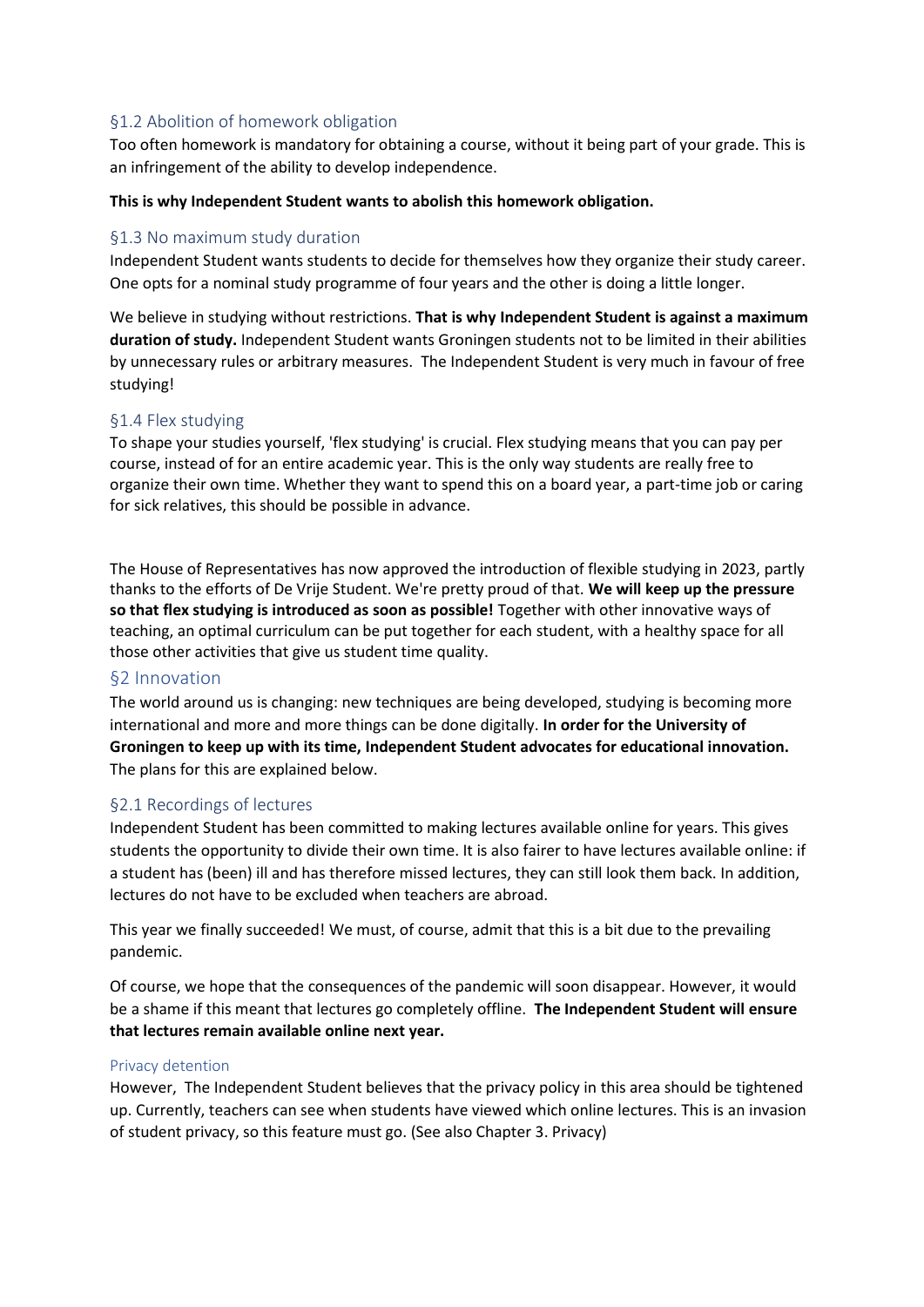### §2.2 Better digital platform

A good digital platform is important. Such a platform must have a clear layout, work well on your phone, everything must be easy to find and the website must be unambiguous and clear.

Since Nestor does not meet any of these requirements, **Independent Student advocates a userfriendly platform with an app.** In this app students can view all the necessary information about their subjects. Also, the website must work properly on all devices: computers, tablets and phones

#### Schedule in app

**Independent Student also advocates a timetable app.** In this you can click on the courses you follow once and these remain visible in your schedule. In addition, you can easily get timetable changes forwarded.

### §2.3 Other Innovation

Of course, Independent Student has many more ideas for educational innovation. Also look at '§1.4 Flex studying', 'Chapter 2. Sustainability', 'Chapter 3. Privacy' and actually our overall program.

# §3 Clarity

Our university is not clearly organized. No one knows what to ask where: students do not know what bodies are there to help them, how to participate or what the board is doing. **Independent Student wants more clarity for students.** The plans for this are elaborated below.

### §3.1 Overview of Auxiliary Organs

Studying doesn't always come naturally. For this reasons, the University of Groningen has all kinds of bodies to support students: study advisors, student psychologists, workshops, etc.

Unfortunately, students often don't know where to go with what problem. This makes it difficult to ask for help, so it often happens (too) late or not. This is a shame: aid agencies don't work when no one can reach them. **For this we call for a clear overview of which aid agencies there are**. This overview must always be found online and sent to (novice) students at the beginning of the year.

### §3.2 Insight into Participation Bodies

Much is also unclear in the area of participation. There are many bodies with which students can express their opinions and improve their education: faculty councils, education committees, public participation meetings, etc.

These organs are important, but do not mean anything to students who are not familiar with them. **Independent Student therefore advocates a clear overview of participation bodies:**what are they for and what do they do?

### §3.3 Transparency of Governance

Independent Student has long been committed to a transparent board. The Executive Board is finally moving from the old model – where a lot happened behind closed doors – to a public model. We are proud of this, but we believe that transparency can be improved.

We believe that recordings and minutes of council meetings should be requestable so that directors can be better kept to their word. In addition, we want WOB requests to be handled faster. After all, this makes the work of student interest organizations a lot easier. **With this, Independent Student ensures a more transparent board**.

### §3.4 Clarity on Sustainability

At the moment it is unclear what the University of Groningen is doing in the field of sustainability. We regularly hear that it is 'one of the priorities of the University of Groningen', but what exactly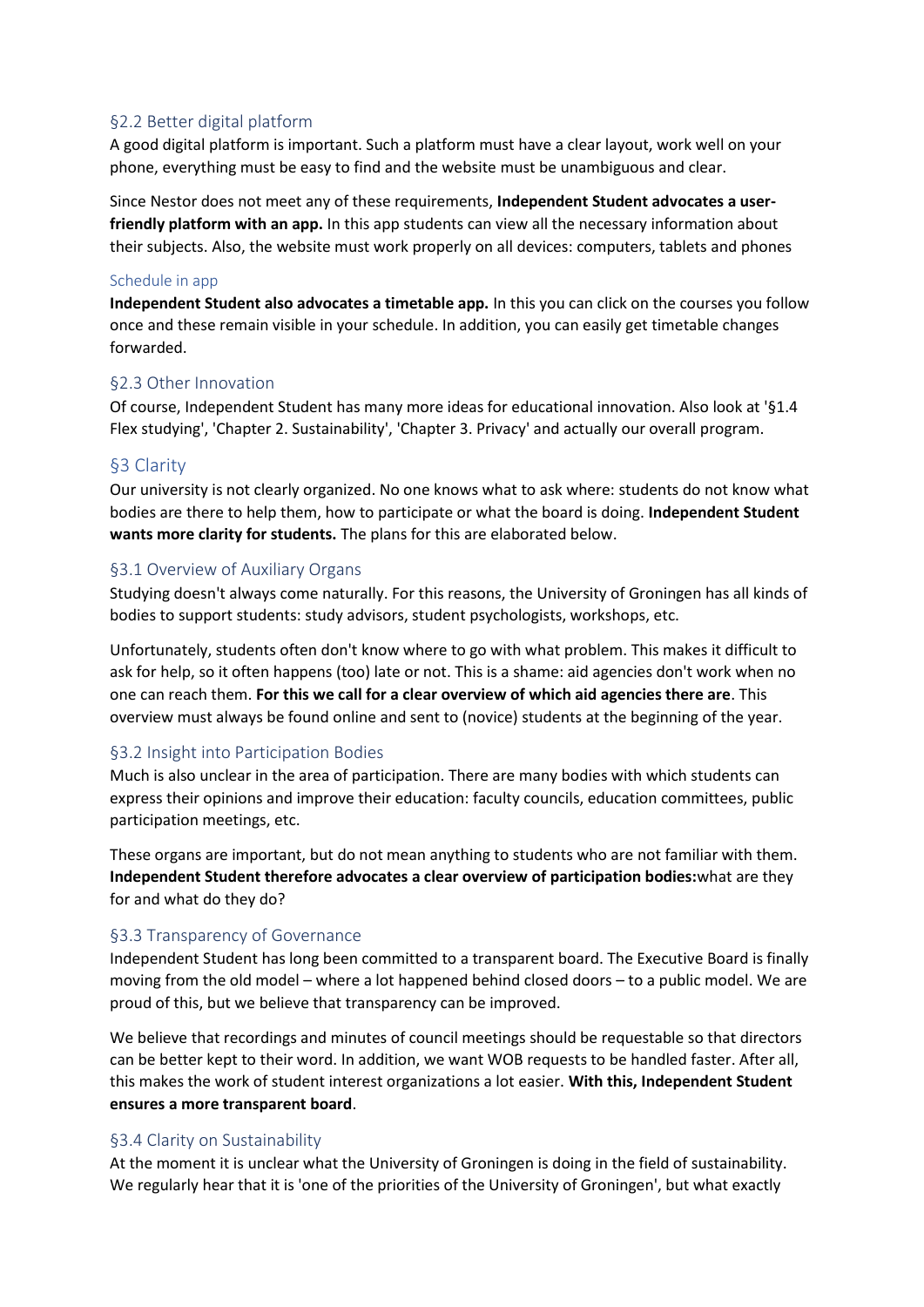happens to it is unclear. After all, at the moment we drink coffee from disposable cups, readers have to be printed and we have lectures in poorly insulated buildings.

### **This is why we want the university board to give students more insight into how they want to achieve 'a more sustainable university'**.

Of course, Independent Student also has plans for a more sustainable university. See 'Chapter 2. Sustainability'.

### §4. Further student focus

There are many more ways to make the university more student-oriented. Below are our plans for this explained.

#### §4.1 More study places

There are too few study places. Many students live in small, poorly insulated rooms with many roommates. Studying in a house like this is hard.

Students who live in a student house should not notice this in their study results. Figures shouldn't be based on the rent you can afford in any way. A good study place must be included in tuition fees.

More study places also leads to quieter study places. Crowds can then spread and dissolve. For this we have the following solutions:

#### Empty spaces as study places

Rooms at the University of Groningen are empty a lot. Especially during exam**weeks. Vacant spaces must be made available as study places.**

#### Libraries open longer

**The Zernike Library also needs to extend its opening hours.** As a result, the crowds disperse, reducing the lack of study places.

### §4.2 Anonymous examination examinations

It is important that students are treated equally. **The Independent Student wants to guarantee equal treatment through anonymous assessment.** There is no need for teachers to know whose exam they see when checking. This can lead to discrimination. Anonymous assessment, encourages the privacy of students. (See also 'Chapter 3. Privacy').

#### §4.3 No exams on weekends

The weekend should be free for students. After all, many students no longer live with their parents, so the weekend is an opportunity for them to look up their family. Many students also have a parttime job on weekends to pay their rent.

**This is why we want the weekend to be free for students.** This can be arranged in different ways: it can be checked per study whether exams can be replaced by alternative forms of assessment, or the exam weeks can be better distributed.

#### §4.4 No exams between 10 and 10

Adolescents do not function properly until after 10 a.m. This is not due to laziness or because they party a lot in the evening. The reason is simply biological: your natural clock runs later during adolescence than in your adult life. Therefore, students should not be expected to take exams before 10 a.m. in the morning.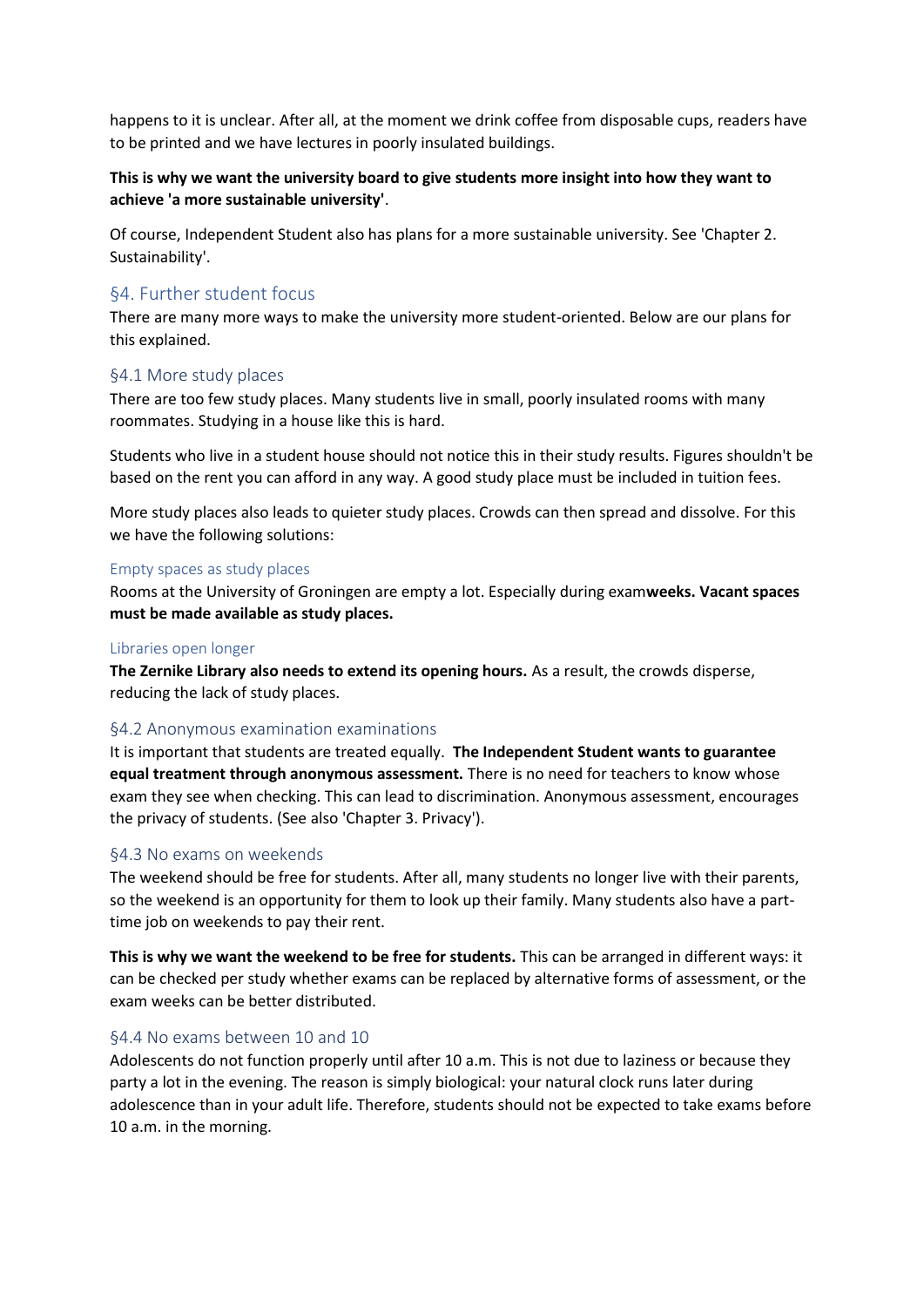Even after 10 o'clock in the evening DVS no longer wants exams. The times when students are now expected to take exams are antisocial and only take into account the planning of the university. We shouldn't do anything to anyone at night.

#### **This is why Independent Student no longer wants exams between 22:00 and 10:00.**

### §4.5 Rights in online exams

In online exams, students must have the same rights as in ordinary exams. Unfortunately, due to complicated online surveillance, this does not happen, while the needs of students are the same. **Independent Student wants the rights of students to always be guaranteed**, so that they can also go to the toilet and take medication during online exams.

#### §4.6 More accessibility

Many UG buildings are not sufficiently accessible for wheelchair users. There are few disabled toilets, corridors are narrow and lecture halls are too cramped.

**We want the university to provide more accessibility,**since the university has to be for**.** For example, we want a disabled toilet on each floor and a wider layout of lecture halls and corridors.

### §4.7 Deaf interpreter on request

University events must be intelligible to everyone. **Independent Student wants a deaf interpreter to be requested for every event** by the deaf and hard of hearing.

# Chapter 2. Sustainability

Moving with the times means sustainability. Read about our plans in this chapter.

### §1. Paper waste

A lot of paper is used in college. Since we still want to pass on our planet to future generations, Independent Student would like to reduce this. We want to do this in two ways: **we want to reduce paper waste and only recycled paper in the printers**.

### §1.1 Preventing paper waste

### Second-hand book system

Books are often newly ordered, while old books are dusted in the cupboard. This is a shame. **This is why Independent Student wants a book point with which second-hand textbooks are resold**.

At a book point you hand in your old textbooks. A code is pasted on each book and when this book is sold you will receive the amount deposited into your account. Of course, the selling price of the books then depends on the condition in which they are returned. As a result, students are cheaper and less paper is wasted.

#### Readers' PDFs

Often readers have to be printed mandatory, while the texts can be printed online. **Independent Student believes that all readers should be available as PDF.** The student can then choose whether they also want a printed version.

### New pressure not mandatory

The difference between two editions of a book is small: usually it concerns one or two chapters. However, the new print is often mandatory, so you cannot buy your book second-hand. **For this is why Independent Student wants the new printing of books to no longer be made mandatory,**but that the deviating chapter(s) should be placed online as a PDF.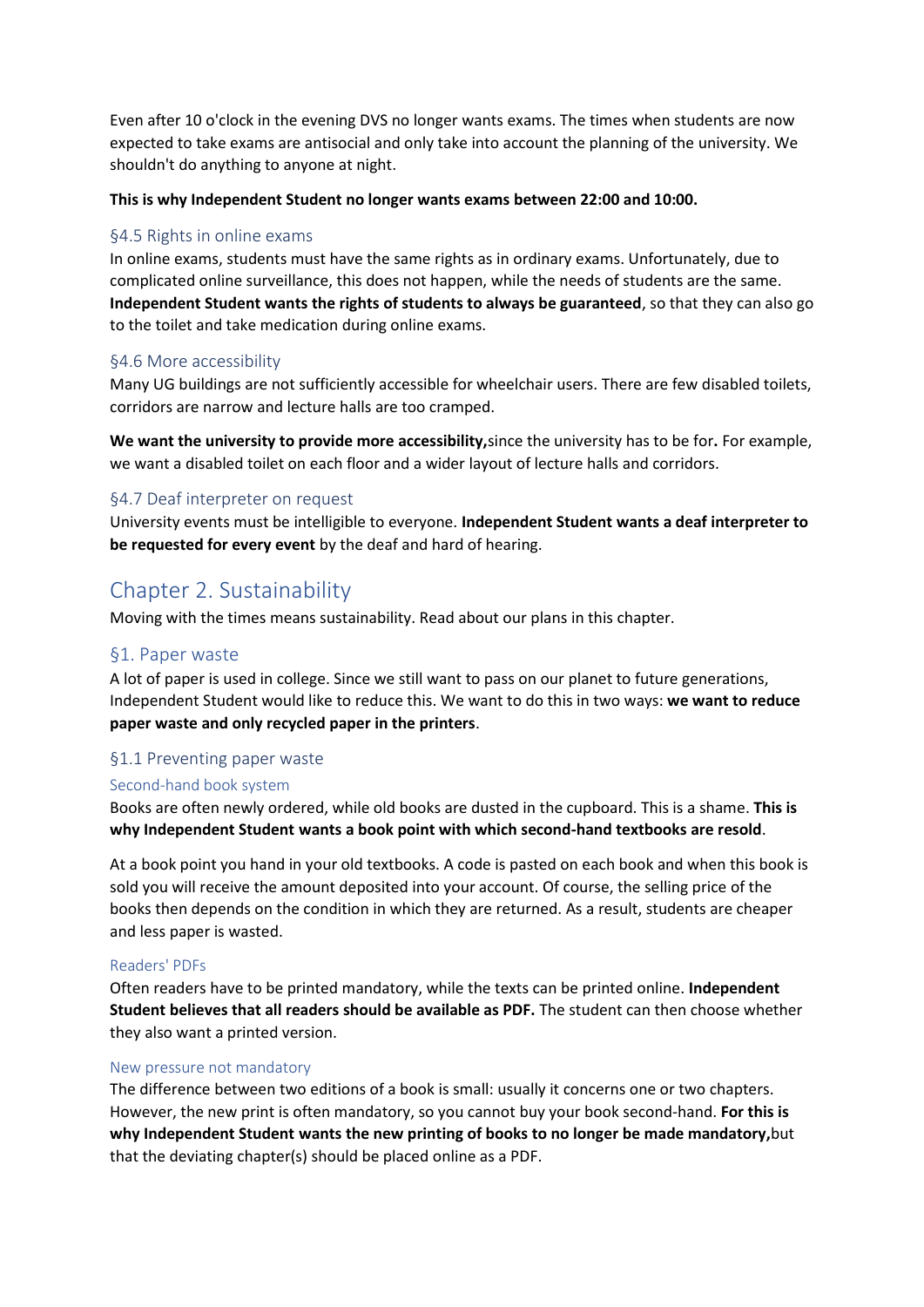#### Digitally submit essays

Also, a lot of paper is wasted because essays often have to be submitted physically (and digitally). **That is why we want essays to be allowed to be submitted only digitally.** This not only saves paper, but also time and effort for the students.

# §1.2 Recycled paper in printers

Because students still have to have the opportunity to print their texts, **the paper must be recycled in all printers.**

# §2. Reduce travel time

There's too much travel for college. This not only takes time and money, but is also harmful to the environment. **We want the University of Groningen to reduce travel times.** Below are plans for this.

# §2.1 Recordings lectures

The Independent Student is for the inclusion of lectures. (See also '§2.1 Recordings oflectures'). This is better for both students and the climate. When the lectures are recorded, students do not have to get in the car, bus or train. That saves a lot of emissions. **So we are advocating recordings of lectures in order to save the environment.**

### §2.2 Guest speakers online

The University of Groningen often invites guest speakers who come from a long way away. This means that they travel by train, car or plane. This is often for a single reading, which puts unnecessary burdens on the environment. **Independent Student wants guest speakers to travel less**, for example by doing their lecture online.

# §3. Insulation buildings

Many university buildings are still poorly insulated. This means that many lectures and exams take place in draughty, noisy rooms.

The UG buildings need to be better insulated, so that students are no longer on the trek, can concentrate in silence and less hard-fired. **Independent Student goes for more and better insulation**.

### Association buildings

The association buildings must also be more sustainable. **We want the University of Groningen to set up a fund for the sustainability of association buildings**. Associations can borrow interest-free from this. These loans are paid off from the savings in energy bills.

# §4.  $CO<sub>2</sub>$ -neutral new construction

The University of Groningen is a growing university. Every year, more and more students sign up to study in Groningen. More students also means more buildings. **Independent Student wants all new construction to be CO2neutral.**

# §5. Green Office

The Green Office is a department of the University of Groningen that supports sustainability projects of the university and student organizations. **The Independent Student wants to make more resources available for the Green Office.** In this way, this department can offer more grants and support for sustainable initiatives by student organisations.

We also believe that the Green Office needs to become more well-known. After all, having such an organization only makes sense when people also use it. This is why the university needs to give more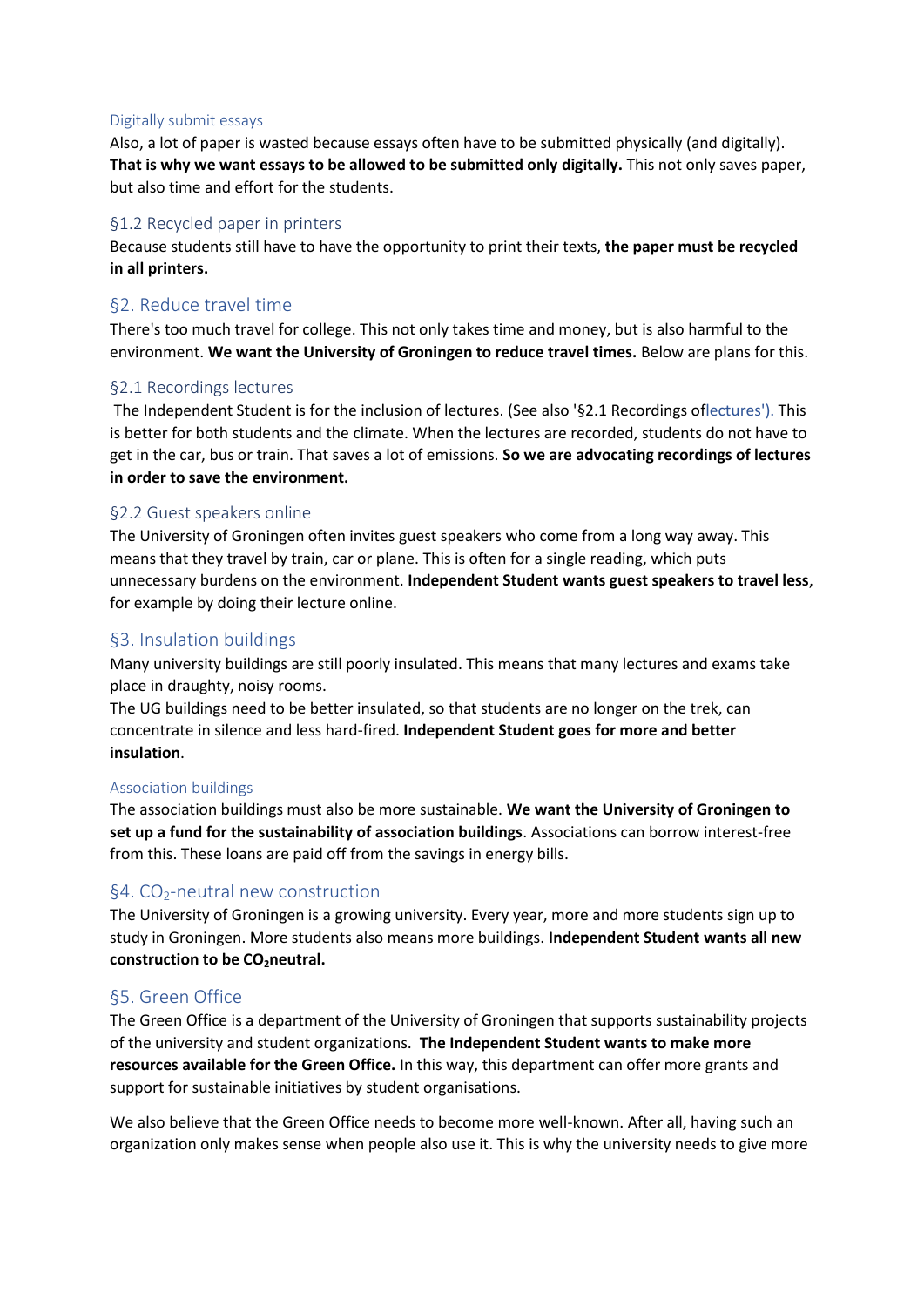clarity to students about sustainability within the University of Groningen. (See '§3.4 Clarity on Sustainability').

# §6. 'Goodiebags' only on request

Goodiebags are fun, but too often – together with their contents – they end up unused in a waste container. This is a shame, since information packages can also be sent online.

**We want to reduce this waste mountain by only providing 'goodie bags' on request.** In addition, we only want to fill these goodie bags with sustainable goodies and flyers made of recycled paper.

# §7. Discount on Coffee

Disposable cups are used in our canteens. These are made from a mixture of plastic and paper, making them difficult to recycle. To reduce this waste, **Independent Student provides a discount on hot drinks when you bring your own mug.**

# Chapter 3. Privacy

Student privacy is very important. However, digitisation increases the risk of data being on the streets. This risk must be shielded.

Studying must be possible in a safe environment so that students can study carefree. This benefits the academic learning process, is useful if the university does not want regulators on its roof and ensures that students with roots in less free countries can make use of freedom of expression.

# §1. No tracking on Blackboard

One feature of Blackboard is that all its administrators can track students' click behavior. This is used to see if a student has opened an online lecture. This feature is not necessary and infringes on the digital security of students. **Independent Student wants a digital platform where 'tracking' is not possible.** (See also '§2.2 Better digital platform')

# §2. Student data in public files

Too often, teachers share files that contain privacy-sensitive information about fellow students. This occurs when teachers conduct surveys, publish grade lists, or want students to provide each other with feedback.

Although it is against the law that this happens, the university does little about these malpractice. This is disrespectful to students and can cause legal problems. That is why Independent Student wants the university to tackle this problem. **Employees need to be better informed about the privacy law and compliance with it must be ensured.**

# §3. Stop unsolicited recording

It is also important when attending seminars that the privacy of students is guaranteed. At the moment, however, recordings are often made of students without their permission. **Illegal withdrawal should stop as soon as possible.** After all, students must be able to refuse to be admitted. In addition, it is as neat as students know that they are being admitted.

# §4. Best Practices

Not every faculty's privacy policy is a mess. At the faculty of law, for example, the privacy law is perfectly complied with. **Independent Student wants faculties to learn from each other in the field of privacy and for the university to focus on spreading good policies**.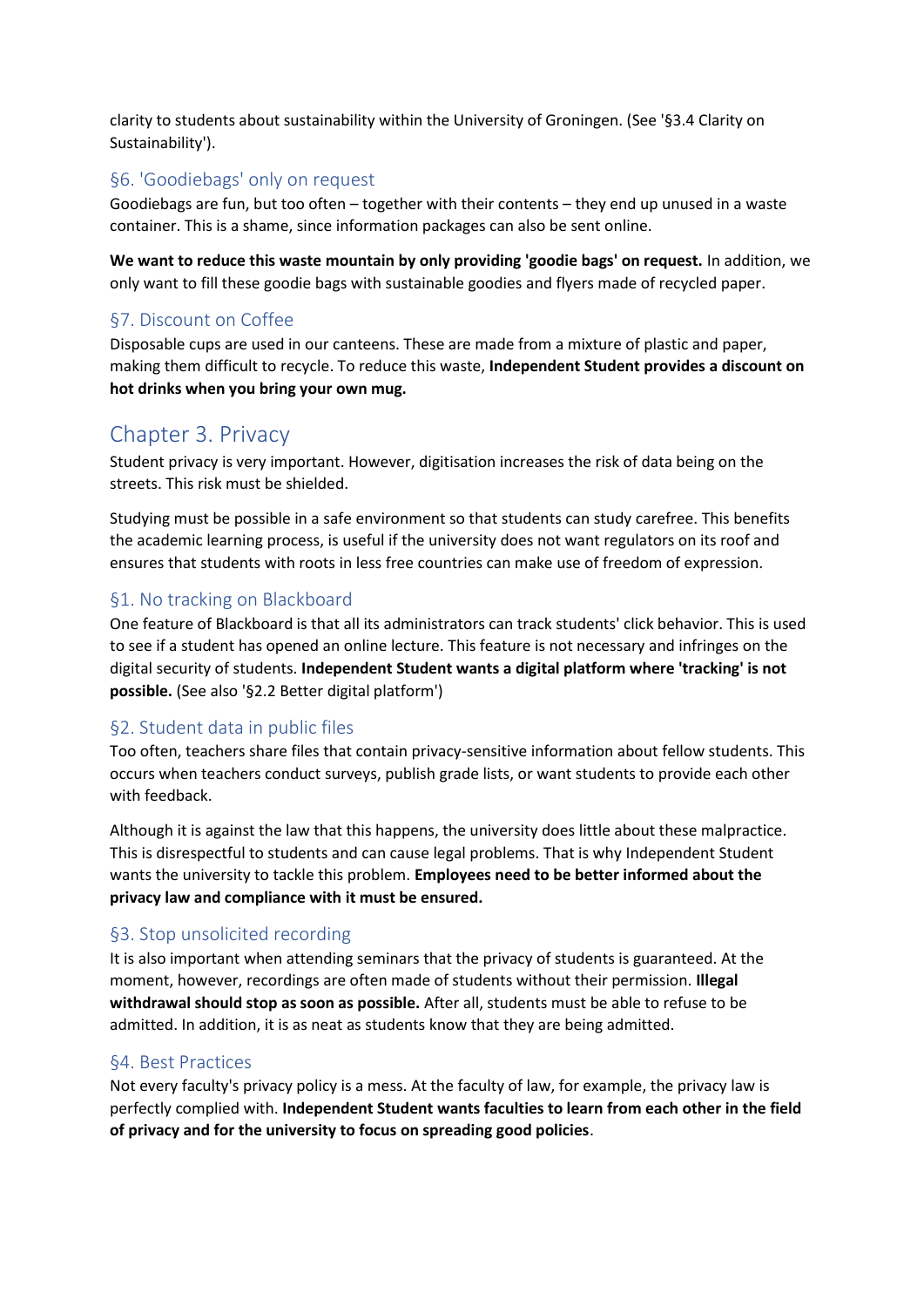# Chapter 4. Career-oriented University

Everyone understands that studying is the first step towards a successful career. Unfortunately, the University of Groningen is not doing enough of this. Read our plans for a working career policy here.

# §1. Better information provision

At the University of Groningen, the provision of information on internships, career opportunities and workshops is limited. Many students do not know what to do after their studies. This has to change.

The university needs to provide students with more active information about applying for a job, writing a CV, internships, etc. **The Vrije Student wants a clear career policy, in which everything a student needs can be found.**

# §2. More career events

In many studies, too little attention is paid to the future. There needs to be more career events. This gives students insight into their career opportunities and the business community gets to know young talent. **Independent Student advocates for more career events.**

# §3. University-wide career events

Career events are currently organized per faculty or study. Independent Student believes that these events can be better and bigger when faculties work together. This allows students to make the most of the career help that the university offers. **This is why there should be university-wide career events**.

# Chapter 5. Educational quality

The University of Groningen has been high in the ranking of Dutch universities for years. However, The Independent Student sees that we must continue to improve in order to maintain a high quality of education. In this chapter we have drawn up plans for this.

# §1. Student Assistants Training

Student assistants are often thrown into the deep end. This can therefore be seen in the quality of the seminars. **Independent Student wants mandatory training for student assistants.** These training courses must be both professional and about teaching itself.

# §2. Trade evaluations

Professional evaluations often take place only after the end of the block. This is not effective, as the feedback is only given when nothing changes for the student. Many students are therefore not motivated to complete the evaluations properly.

### **The Independent Student wants a better method to evaluate courses.**

# §3. Requirements level English teachers

Often the English level of teachers is substandard. As a result, the lectures are difficult to follow. **This is why we want the English of teachers to be at the level.** This can be done, for example, with additional courses or by doing lectures – when possible – in Dutch.

# Chapter 6. International Policy

Because the University of Groningen is so good, it attracts a lot of international attention. This means that we are getting more and more international fellow students and cooperation partners. This also leads to problems. Partners are not always reliable and the University of Groningen is not sufficiently equipped for the influx of international students. The housing market in Groningen is also bursting at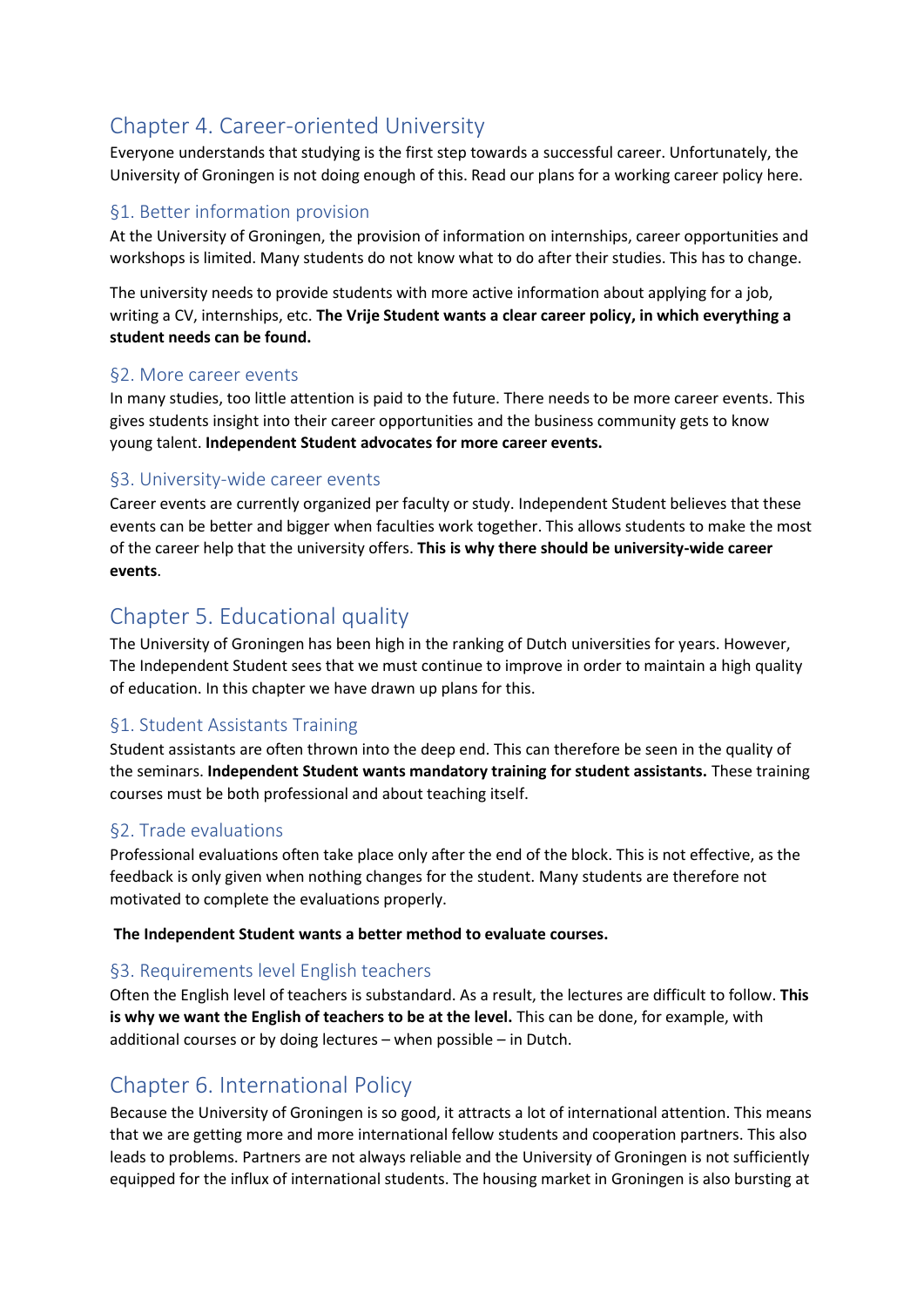the seams. In order to preserve the quality of education, research and the student city, we need to address issues.

# §1. International marketing

As long as there is a staff shortage at the University of Groningen and there is a housing shortage in Groningen, DVS does not want international marketing. The increase in international students is the biggest cause of the capacity problems. A stop on international marketing reduces the influx, solving these problems. **The University of Groningen is not allowed to invite students when there is no room for them.**

# §2. Cooperation with other universities

Independent Student wants the university not to suffer academic freedom for cooperation with other universities. The Confucius Institute, which is now being worked on, violates the privacy and freedom of students who are Chinese citizens. Fudan University - which works together - also rejects academic freedom. We want students in Groningen to be free from censorship.

**Therefore, without academic freedom, cooperation should not take place**. The University of Groningen should pay attention to privacy violations by partners. A good test is to see if academic freedom is enshrined in the statutes of other universities. In this test, Fudan University falls through the cracks and we therefore want the cooperation with this university to be terminated. Only when such universities re-establish themselves behind academic freedom can cooperation continue. Until then, Independent Student wants us to take the nctv's warnings seriously. After all, without freedom, no academy.

# §3. Dutch courses

It is good that international students take Dutch courses despite the low capacity. We wholeheartedly support every student who wants to learn Dutch. **Therefore, the course capacity should be increased.**

In addition, the level of courses should be increased. They don't go beyond A2 level at the moment. Independent Student wants this offer to be broadened to B2 level.

# Chapter 7. Security

The university must be a safe (work) place for everyone. This concerns both the safety of the buildings and social security. The Vrije Student wants to underline a number of aspects. **We want to increase support in the areas of trust issues, harassment, privacy and fire safety.**

# §1. Confidants

When something happens to you, you have to be able to go somewhere with it. This is what confidants are for. They are bound by a non-disclosure agreement and can advise you on seeking help. They can also enable the right channels when you are the victim of a crime. Confidants are therefore very important.

The university has only one confidant. Since we have almost 30,000 students, this ratio doesn't seem right. **This is why Independent Student wants more confidants: at least one per faculty.** In addition, it must become clear to students who these are and how they can achieve them. (See also '§3 Clarity').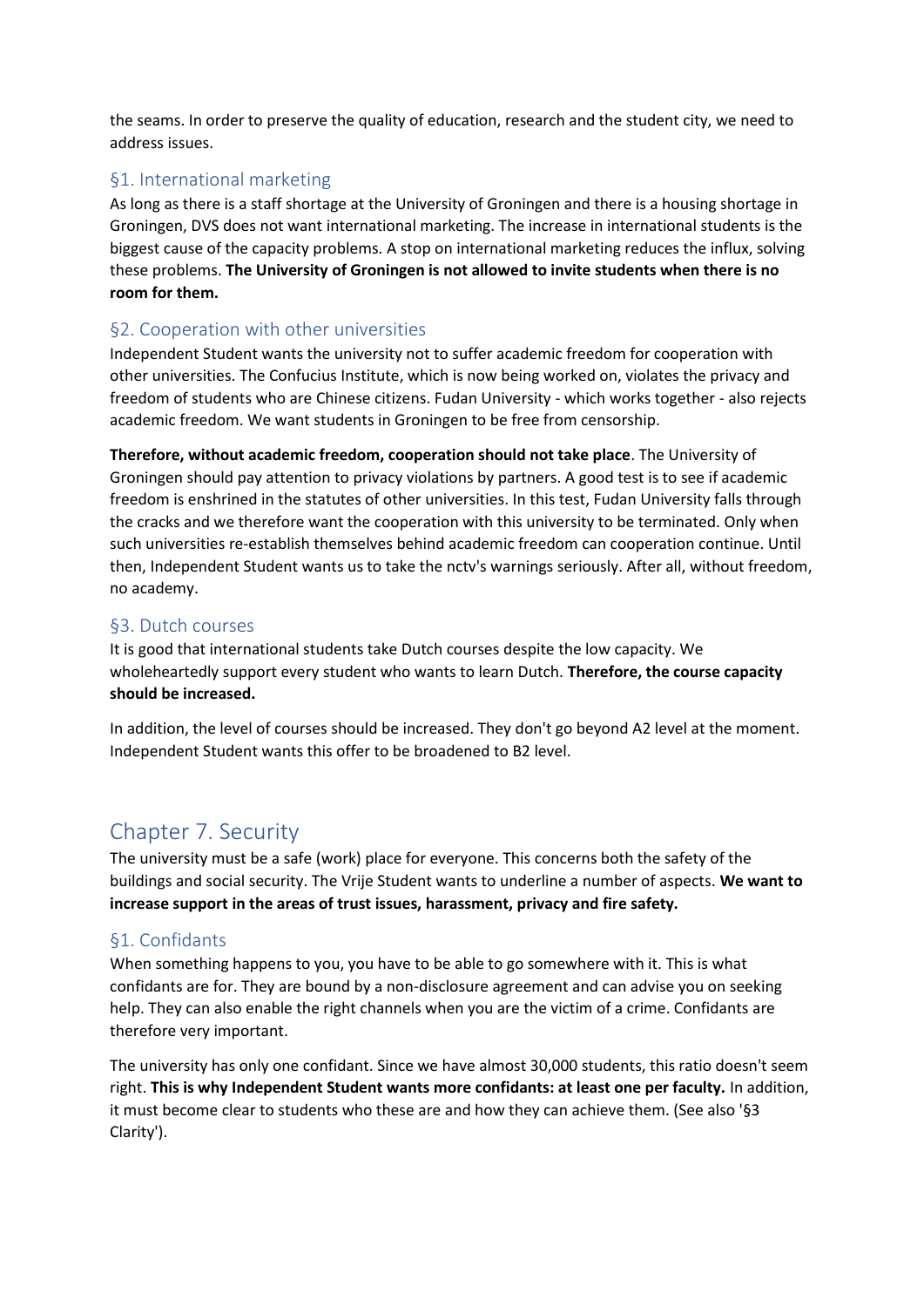### §2. Harassment

The university must be a safe place to study. This means that there should be no (sexual) harassment.

Unfortunately, harassment can never be completely prevented. **The Independent Student wants it to be clear to the student what they can do and who they can turn to, when they are victims of harassment.** In this way, steps can be taken to punish the perpetrators. This makes the university a little safer.

#### **Independent Student wants more fire safety and flight possibilities!**

# §3. Privacy

The university can only be truly safe when the privacy of its students is guaranteed. Independent Student is therefore committed to this. See Chapter 3. Privacy."

# §4. Fire safety

The university buildings are not fireproof. The Independent Student wants visual fire systems. This concerns both more fire buttons and more signalling signs indicating escape routes.

There are also only a limited number of escape routes for people with a disability. Since the university must be safe for everyone, there must be an infrastructure that works for all students.

# Chapter 8. Student organisations

Student organizations form the backbone of student life. They create the opportunity for students to get to know and develop new people. Independent Student supports these organizations and wants the university to cherish them.

Student organisations have an essential role in groningen student life. They organize thousands of events, from internships abroad to cultural events; and from social gatherings to sporting events.

# **Independent Student wants the university to support all student organisations, to help them improve and increase their valuable activities.**

# §1. Accreditation of associations

Independent Student wants a fairer accreditation policy. Earlier this year, we saw that an association could lose its accreditation on the basis of arbitrary and ill-founded motivations.

Association boards do what they can to comply with the rules applicable to them. If compliance is correct, the University of Groningen may not remove accreditation.

**Independent Student wants more transparency about the accreditation process.** The Executive Board can now remove accreditation without the reason being discussed with the U-Council. Such procedures violate trust between association and university. This can't be the point.

# §2 Fund to make student organisations more sustainable

We also want the University of Groningen to support student organisations in making their buildings more sustainable. See'Association buildings'.